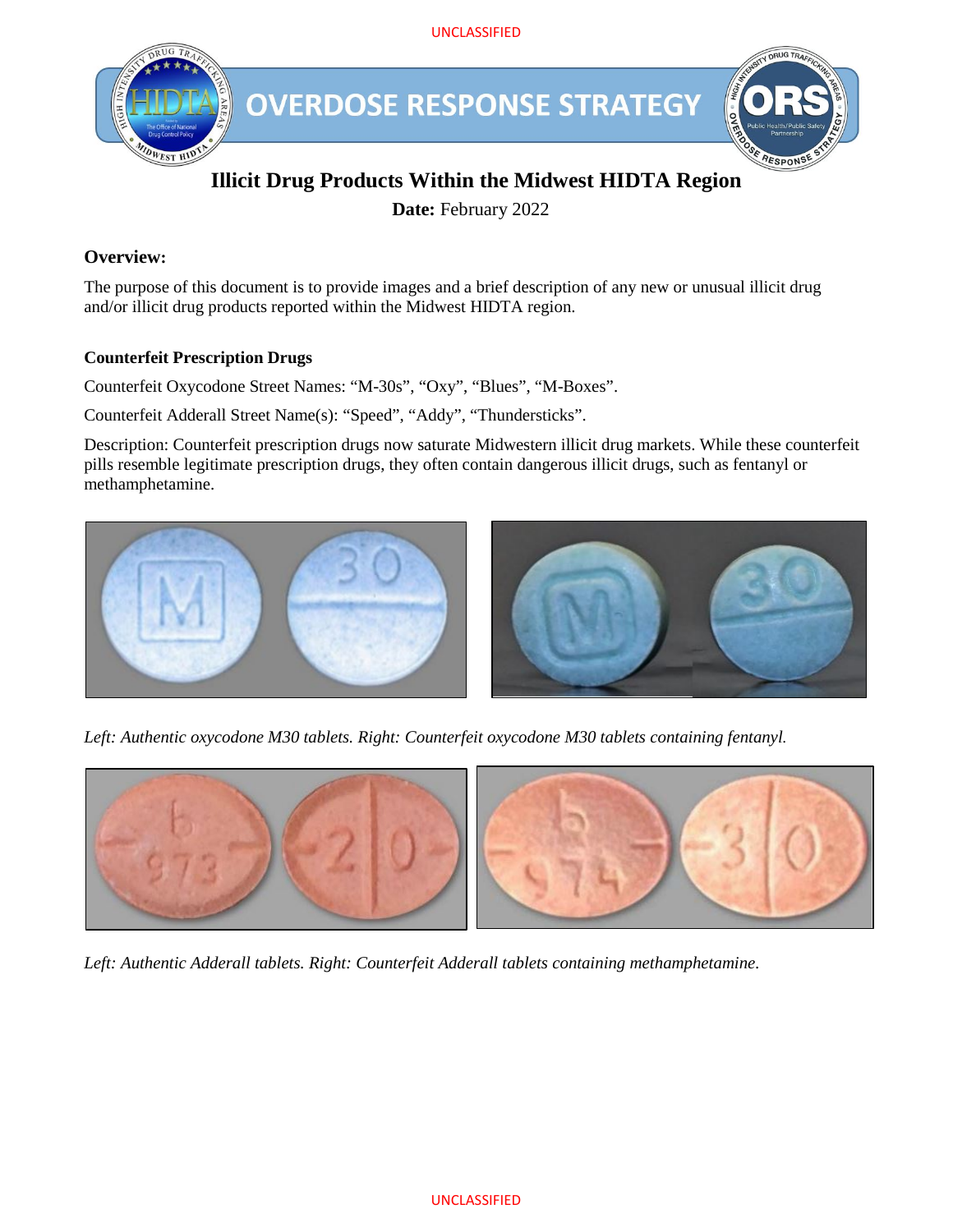#### **Brorphine/Para-Flurofentanyl (pFF)**

Street Name: "Purple Heroin"

Description: "Purple Heroin" is sporadically encountered by law enforcement. Forensic testing has revealed that the samples contain varying amounts of different opioids, such as brorphine and fentanyl analogues.





#### **Fentanyl Mixtures**

Street Names: "Fetty", "Grey Death".

Description: Law enforcement routinely encounter fentanyl mixtures that vary in both appearance and contents. "Fetty"is a relatively newer fentanyl mixture that contains various opioids and binding agents. "Grey Death" has existed in various forms since at least 2017 and often contains various opioids, binding agents, and other illicit drugs.





*Left:"Fetty" fentanyl mixture. Right: "Grey Death" fentanyl mixture.*